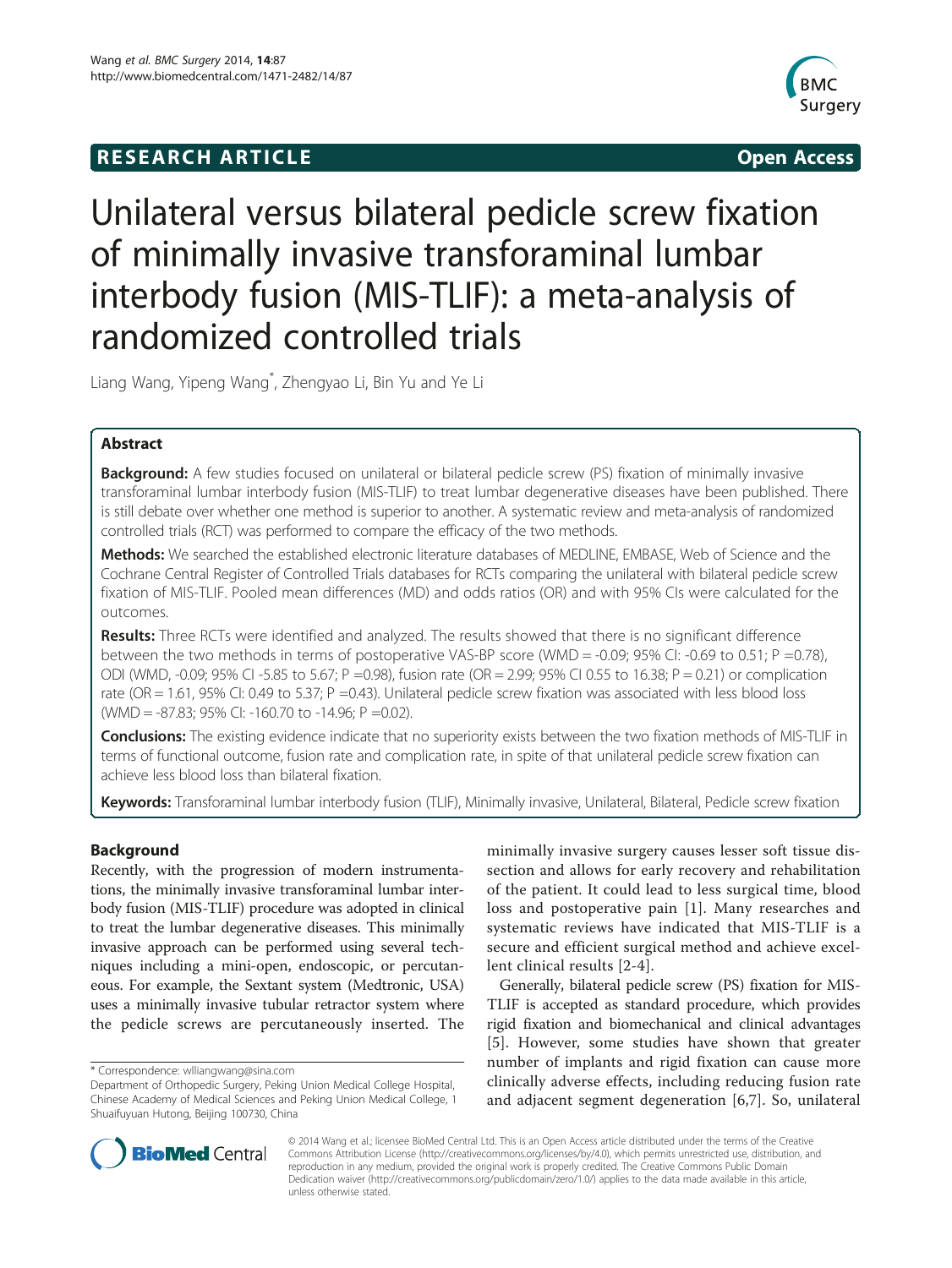<span id="page-1-0"></span>pedicle screw fixation was put forward to improve these clinical adverse effects. Recent technological advances in spinal instrumentation have promoted the use of unilateral pedicle screw fixation procedure in the MIS-TLIF [\[8](#page-6-0)].

Although previous clinical trails reported that unilateral pedicle screw fixation for open or mini-open TLIF acquired similar clinical and fusion results as those of bilateral fixation [[9](#page-6-0)-[11\]](#page-6-0). The effectiveness of unilateral fixation in MIS-TLIF still remains controversial. Thus, the goal of this study is to evaluate the effectiveness of unilateral pedicle screw fixation of MIS-TLIF compared with bilateral fixation and to demonstrate which method is better for treating patients with lumbar degenerative diseases.

### Methods

The study was conducted following the Preferred Reporting Items for Systematic Reviews and Meta-analyses (PRISMA) [\[12](#page-6-0)].

### Literature search

Relevant randomized controlled trials (RCTs) were identified by searching MEDLINE, EMBASE, Web of Science and the Cochrane Central Register of Controlled Trials databases. Retrieval time was from the time when databases were built to Dec 2013. We used the following search terms in different combinations as MeSH (Medical Subject Heading) terms and as text words: lumbar degenerative disease, lumbar degenerative disorder, transforaminal lumbar interbody fusion (TLIF), unilateral and bilateral pedicle screw. No linguistic restriction was imposed on the search as recommended by the Cochrane Back Review Group editorial board [\[13\]](#page-6-0). To identify other relevant studies, we manually scanned reference lists from identified trials and review articles. Two investigators independently reviewed all subjects, abstracts, and the full text of articles that were potentially eligible based on abstract review. The eligible trials were then selected according to the study eligibility criteria.

|  | Table 1 Modified Jadad score with eight items |  |  |  |
|--|-----------------------------------------------|--|--|--|
|  |                                               |  |  |  |

#### Study eligibility criteria

We systematically reviewed published studies according to the following criteria: (1) randomized, controlled trials; (2) subjects who had undergone one-level MIS-TLIF for lumbar degenerative disorders; (3) the interventions were unilateral and bilateral pedicle screw fixation; (4) the study reported at least one desirable outcome. All potential studies selected by the search strategy were independently reviewed by two investigators for inclusion into the final analysis. Inconsistencies were resolved through discussion until a consensus was reached.

#### Data extraction

Two reviewers independently extracted data using a standardized form. Data were collected based on following categories where available. (1) Basic characteristics, including publication year, study design, age, sex, enrolled number, follow-up time and vertebral level treated. (2) Primary outcome is functional outcomes, including visual analgesic score for back pain (VAS-BP) score and Oswestry Disability Index (ODI). (4) Secondary outcomes, consisting of fusion rate, complication rate and estimated blood loss. Any disagreement between the reviewers was resolved by discussion.

## Methodological quality assessment

The study methodological assessment was conducted using the modified Jadad scale [\[14\]](#page-6-0). This is an eight item scale designed to assess randomization, blinding, withdrawals and dropouts, inclusion and exclusion criteria, adverse effects and statistical analysis (Table 1). The score for each article could range from 0 (lowest quality) to 8 (highest quality). Scores of 4-8 denote good to excellent quality and 0-3 poor to low quality. Critical appraisal was conducted by one viewer and was verified by another.

#### Statistical analysis

Continuous variable (VAS-BP, ODI, estimated blood loss) was analyzed using the weighted mean differences (WMD) with its 95% confidence interval (CI), whereas dichotomous

| Items assessed                                                     | Choi [15]     | Xiaolong [16] | Dahdaleh [17] |  |
|--------------------------------------------------------------------|---------------|---------------|---------------|--|
| Was the study described as randomized?                             | Yes           | Yes           | Yes           |  |
| Was the method of randomization appropriate?                       | Not described | Yes           | Not described |  |
| Was the study described as blinded?                                | <b>No</b>     | <b>No</b>     | <b>No</b>     |  |
| Was the method of blinding appropriate?                            | Not described | Not described | Not described |  |
| Was there a description of withdrawals and dropouts?               | Yes           | <b>No</b>     | Yes           |  |
| Was there a clear description of the inclusion/exclusion criteria? | Yes           | Yes           | Yes           |  |
| Was the method used to assess adverse effects described?           | Yes           | Yes           | Yes           |  |
| Was the method of statistical analysis described?                  | Yes           | Yes           | Yes           |  |
| Scores                                                             |               | 5             | 5             |  |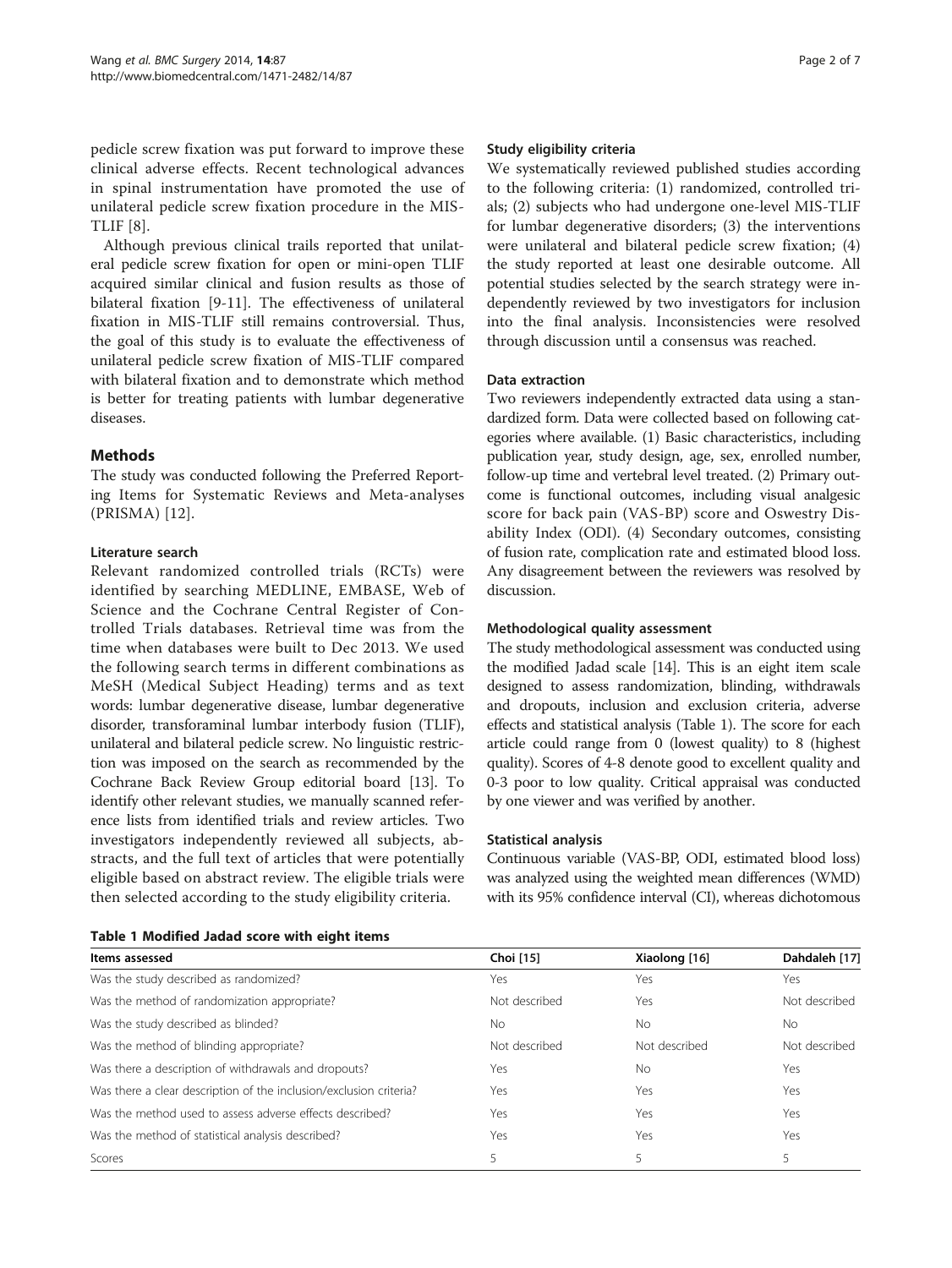

data (fusion rate, complication rate) were analyzed using the odd ratio (OR) measure and its 95% CI. Moreover, heterogeneity across trials was evaluated with  $I<sup>2</sup>$  statistic, which defined as  $I^2 > 50\%$ . If heterogeneity existed, a randomeffect model was used to assess the overall estimate. Otherwise, a fixed-effect model was chosen. All tests were two-tailed and a P value less than 0.05 was regarded as significant in this meta-analysis. Then data were checked and entered into the Review Manager (Version 5.1. Copenhagen: The Nordic Cochrane Centre, The Cochrane Collaboration, 2011) database for further analysis.

## Results

## Selected studies and characteristics

Table 2 Characteristics of included studies

The details of literature search and selection are displayed in the Figure 1. We identified 340 potentially

relevant citations from the initial literature search. After independent review the titles and abstracts of all potential articles, three randomized controlled trials (RCTs) comparing unilateral pedicle screw fixation with bilateral fixation for MIS-TLIF [[15-17](#page-6-0)] were finally identified. All selected studies were in English and all were published in 2013. All three RCT performed their MIS-TLIF with the assistance of Sextant system (Medtronic, USA). The study carried out by Un Yong Choi et al. [\[15](#page-6-0)] did not provide data on the Standard Deviation (SD) of constant score. The detailed characteristics of these studies are demonstrated in Tables 2 and [3](#page-3-0).

## Methodological quality assessment

The scores of three RCTs [\[15](#page-6-0)-[17\]](#page-6-0) are shown in Table [1](#page-1-0), indicating that all studies achieved high quality by the

| Study         | Number of patients (Female/male) |                     | Age in years         |                     | vertebral level treated | Mean follow-up time (month) |                     |
|---------------|----------------------------------|---------------------|----------------------|---------------------|-------------------------|-----------------------------|---------------------|
|               | Unilateral PS                    | <b>Bilateral PS</b> | <b>Unilateral PS</b> | <b>Bilateral PS</b> |                         | <b>Unilateral PS</b>        | <b>Bilateral PS</b> |
| Choi [15]     | 26(14/12)                        | 27(18/9)            | $53.39 + 14.31$      | $56.22 \pm 12.62$   | L3-S1.one-level         | $27.52 \pm 3.30$            | $28.85 \pm 4.37$    |
| Xiaolong [16] | 31(14/17)                        | 34(18/16)           | $57.3 \pm 11.7$      | $58.9 + 10.1$       | L4-S1, one-level        | 26.6 (18-36)                |                     |
| Dahdaleh [17] | 16(4/12)                         | 20(6/14)            | $62.2 + 13.1$        | $57.3 + 11.2$       | L3-S1, one-level        | $11.4 + 6.1$                | 12.4 + 7.2          |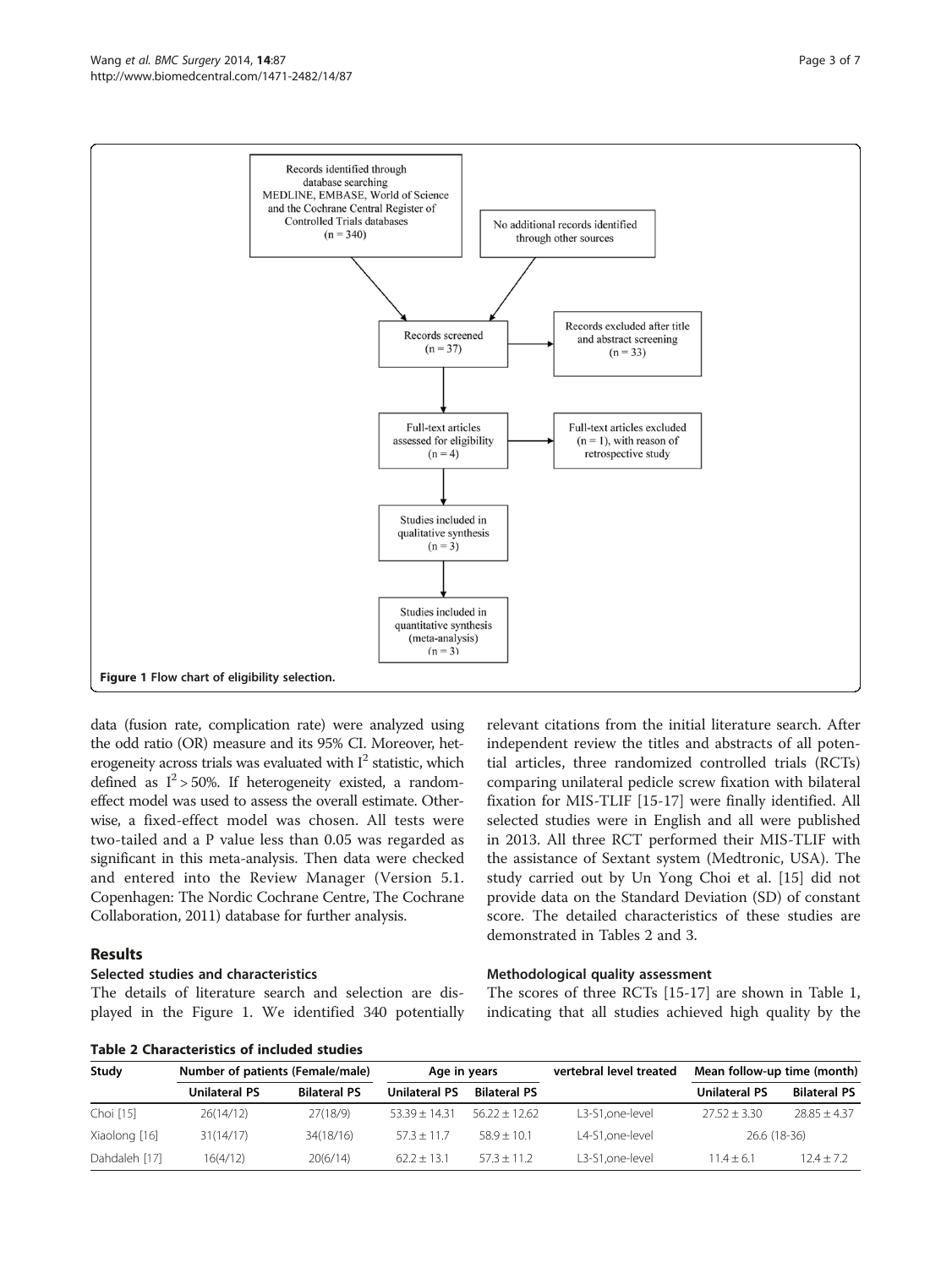| Study         | Preoperative VAS-BP score |                     | <b>Preoperative ODI</b> |                     |  |
|---------------|---------------------------|---------------------|-------------------------|---------------------|--|
|               | Unilateral PS             | <b>Bilateral PS</b> | <b>Unilateral PS</b>    | <b>Bilateral PS</b> |  |
| Choi $[15]$   | 7.6                       | 7.7                 | 27.8                    | 27.9                |  |
| Xiaolong [16] | $6.8 + 1.6$               | $7.2 \pm 2.1$       | $57.56 \pm 19.12$       | $51.58 \pm 16.38$   |  |
| Dahdaleh [17] | $5.7 \pm 2.6$             | $5.7 \pm 2.5$       | $37.4 + 9.2$            | $39.2 \pm 12$       |  |

<span id="page-3-0"></span>Table 3 Preoperative VAS-BP score and ODI of included studies

current rating system. The three RCTs all scored 5, but the main problem reflected in all studies was the nonuse of blinding method, which might bring about a certain degree of detection bias. Only one trail [[16](#page-6-0)] reported the randomization method, which used randomization of computer-generated number list.

### Meta-analysis results

## Functional outcomes

All the three RCTs applied the indexes to evaluate the functional outcomes of unilateral and bilateral pedicle screw fixation for MIS-TLIF. The indexes include VAS-BP score and ODI. However, only two studies [[16,17](#page-6-0)] provide the mean and SD of the outcome. Statistical analysis was feasible after standardization pooling for comparing functional outcome. Improvement in functional status postoperatively was identified for both interventions, but there was no significant difference between the two intervention groups. For the postoperative VAS-BP score, the pooled analysis showed no difference (WMD = -0.09; 95% CI: -0.69 to 0.51; P =0.78; fixed effect model) with no heterogeneity (P =0.40,  $I^2 = 0\%$ ) between the two groups (Figure 2). In addition, postoperative functional performance was also assessed using the ODI questionnaire. Analysis indicated no difference (WMD, -0.09; 95% CI -5.85 to 5.67; P =0.98; fixed effect model) with no heterogeneity (P = 0.40,  $I^2$  = 0%) between the two groups (Figure [3](#page-4-0)).

#### Estimated blood loss

Two RCTs [\[15,17](#page-6-0)] reported the estimated blood loss for both unilateral and bilateral fixation of MIS-TLIF procedure. Our pooled results showed that there is significantly less estimated blood loss for the unilateral fixation group than bilateral fixation counterparts (WMD = -87.83;

95% CI: -160.70 to -14.96; P =0.02; random effect model) with the heterogeneity of  $I^2 = 57\%$ , P = 0.13 (Figure [4\)](#page-4-0).

#### Fusion rate

All the three RCTs reported the fusion rate in regards to their latest follow-up. Fusion was assessed with the use of dynamic flexion-extension radiographs and CT scan. The fusion rate was 93.15% (68/73) in the unilateral fixation group and 97.53% (79/81) in the bilateral fixation group. Although the fusion rate was higher in bilateral group, but there was no significant difference between the two groups  $(OR = 2.99; 95\% \text{ CI } 0.55 \text{ to } 16.38; P = 0.21; \text{ fixed effect}$ model) with no heterogeneity ( $P = 0.48$ ,  $I^2 = 0\%$ ) (Figure [5](#page-5-0)).

#### Complication rate

The three RCTs presented the number of case suffering from complications. The complication rate was 9.59% (7/73) in the unilateral fixation group and 6.13% (5/81) in the bilateral fixation group. The pooled data revealed that there was no significant difference in the complication rate (OR = 1.61, 95% CI: 0.49 to 5.37; P =0.43; fixed effect model) with no heterogeneity  $(P = 0.96, I^2 = 0\%)$ , which reflects the primary harm outcome (Figure [6](#page-5-0)).

## Discussion

To our knowledge, this is the first quantitative comparative meta-analysis study comparing unilateral and bilateral pedicle screw fixation of MIS-TLIF for the treatment of lumbar degenerative diseases. Ultimately, three RCTs in the literatures were included in our systematic review. In order to assess the efficacy of the two methods, we extracted relative data as much as possible and pooled the outcome whenever possible.

Among various spinal fusion techniques, TLIF has become a popular and established technique since it could

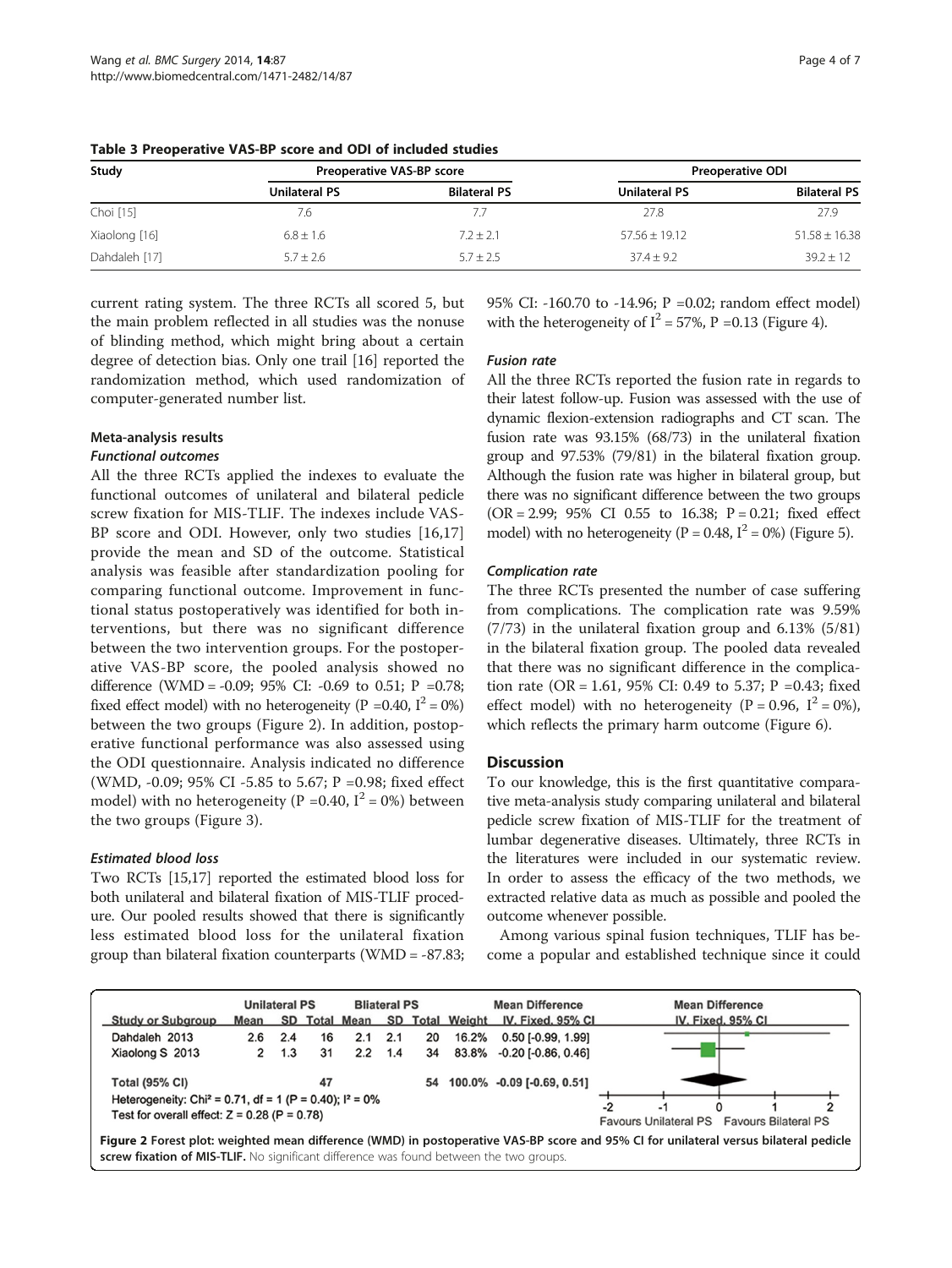<span id="page-4-0"></span>

reduce the amount of thecal sac and nerve root retraction through the lateral approach to the disc space [[18-20](#page-6-0)]. Although the open TLIF procedure preserves the major portion of the posterior ligament complex with minimal compromise of spinal stability, it also needs to dissect and retract paraspinal muscle, which could cause muscle denervation, atrophy and consequently postoperative low back pain [[21](#page-6-0)]. Then, with the advent of modern image guidance and sophisticated instrumentations, the MIS-TLIF was introduced by Foley et al. for the first time in 2002 [[22\]](#page-6-0). Since then, it has become an increasing popular technique and has been proven advantageous to traditional open surgery in terms of damage upon spinal soft tissues [[20,23,24\]](#page-6-0).

As for the MIS-TLIF procedure, the need for unilateral or bilateral pedicle screw fixation is a controversial topic. Several studies showed that the unilateral fixation for TLIF acquires good outcomes, including open and minimally invasive procedures [[1,9](#page-6-0)]. According to the original technique, transforaminal approach should be unilateral, preserving contralateral laminae and articular facets. It requires unilateral total facetetomy and may cause iatrogenic instability. The unilateral pedicle screw fixation for the MIS-TLIF may cause insufficiently stable construct and result in a higher incidence of instrumentation failure and nonunion. Previous biomechanical studies showed that unilateral fixation after TLIF provided less rotational stability and stiffness than bilateral pedicle screw fixation [[25-27](#page-6-0)]. Despite data suggesting the inferiority of unilateral pedicle screw fixation after TLIF in biomechanical studies, some studies reported that unilateral pedicle screw fixation for TLIF acquired similar clinical and fusion results as those of bilateral fixation [[9-11\]](#page-6-0). However, these trials used a conventional pedicle screw system or mini-open TLIF instead of a percutaneous pedicle screw and MIS-TLIF procedure. Recently, some articles were published to compare the unilateral with bilateral fixation of MIS-TLIF. So, the present meta-analysis of randomized controlled trials was designed to evaluate whether one method is superior to another one.

In the systematic review, we took the outcome of postoperative VAS-BP score and ODI for functional assessment. Because one trial only provided the mean score, only two RCTs were included in the meta-analysis of clinical efficacy. As for VAS-BP score, overall outcome showed that there was no significant difference across these two interventions. A similar trend was also found when assessing for ODI. The meta-analysis reveals that unilateral pedicle screw fixation for MIS-TLIF can acquire equal clinical functional improvement as the bilateral fixation.

The main function of the pedicle screw fixation is to stabilize the spine and promote fusion, so the fusion rate is the most important outcome to consider. The metaanalysis found that unilateral pedicle screw fixation of MIS-TLIF was associated with a lower fusion rate than bilateral fixation counterparts with OR of 0.33, but there is no significant difference. Prior research found that unilateral pedicle screw fixation could reduce the fusion rate due to the less rotational stability and stiffness [\[28](#page-6-0)]. As for traditional mini-open TLIF procedure, Suk [[29](#page-6-0)] and Xue [\[11](#page-6-0)] both reported the relative lower fusion rate of unilateral fixation than bilateral group. However, a meta-analysis of unilateral versus bilateral pedicle screw fixation for lumbar interbody fusion revealed that both

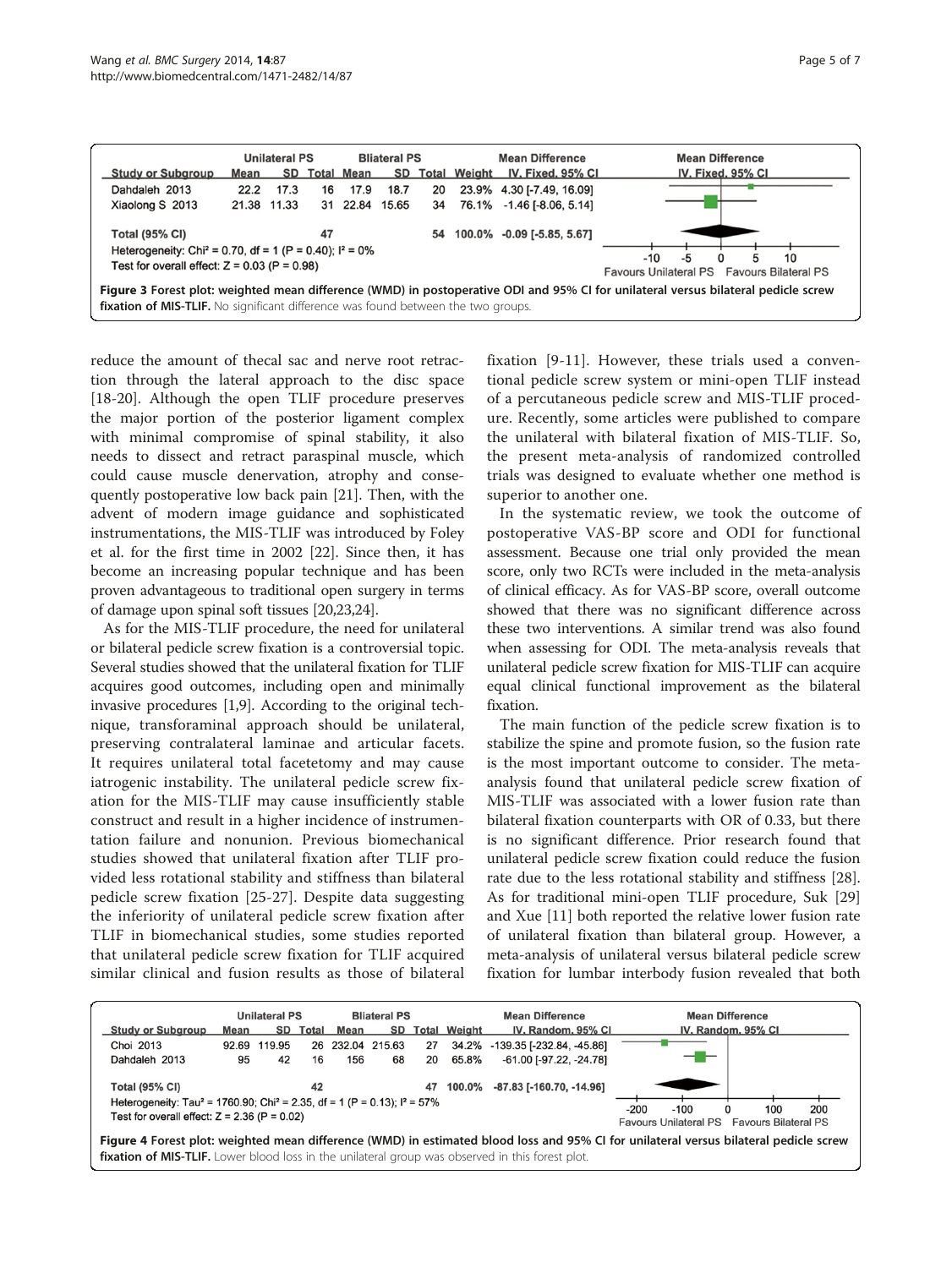<span id="page-5-0"></span>

unilateral and bilateral fixation could achieve satisfactory fusion rate with no statistical differences [[30](#page-6-0)].

In addition, Choi reported that postoperative scoliotic change occurred highly in unilateral than bilateral group (23.1% versus 3.7%) [\[15\]](#page-6-0). During the unilateral pedicle screw fixation of MIS-TLIF, unilateral compression force may cause spinal asymmetric and postoperative scoliotic change. In their research, the patients with scoliosis did not have clinical symptoms. In Shen's study [\[16\]](#page-6-0), there were no significant differences between the two groups in relation to lumbar scoliosis angle and segmental scoliosis angle.

As for the complication, the three RCTs all reported the details. The meta-analysis revealed that there is no significant difference between the two fixation groups. In addition, the previous mentioned meta-analysis showed that the two methods had no significant difference in the complication rate [\[30\]](#page-6-0). For complications related the fusion surgery, hardware related complications often cause serious effects. In unilateral PS group of MIS-TLIF, one patient suffered from root irritation due to the violation of pedicle cortex by screw. Two patients experienced cage migration and one underwent reoperation. For bilateral PS fixation, one patient suffered from malposition of pedicle screw and reoperation. One patient underwent revision surgery due to upper segment disc herniation. In addition, some minor complications were reported, including superficial wound infection, urinary tract infection and dural tear, which were all treated conservatively.

In addition, we did the meta-analysis of estimated blood loss for the two fixation methods. The unilateral pedicle screw fixation of MIS-TLIF had significantly less blood loss than bilateral fixation group. The unilateral fixation usually combines with unilateral decompression, which has less damage in the surrounding tissue and uses less pedicle screws. So, the blood loss is significantly superior to bilateral procedure.

There are several potential limitations in this metaanalysis. Firstly, one prominent drawback pertinent to this study is that only three RCTs with 154 subjects were included in this meta-analysis. The results of pooled analysis might therefore be accompanied with bias. Secondly, only few functional and radiological outcome measures were examined in the present study. More parameters, including objective and subjective measures, should be recorded to evaluate the clinical and radiological efficacy. Thirdly, the included studies were short or medium-term research. Whether both surgical methods can provide equal efficacy in long-term follow-up remain unknown. Long-term follow-up efficacy of the two methods should be evaluated.

#### Conclusions

In conclusion, our meta-analysis indicates that unilateral pedicle screw fixation of MIS-TLIF acquired similar functional efficacy as bilateral fixation. In addition, there is no significant difference of interbody fusion rate and